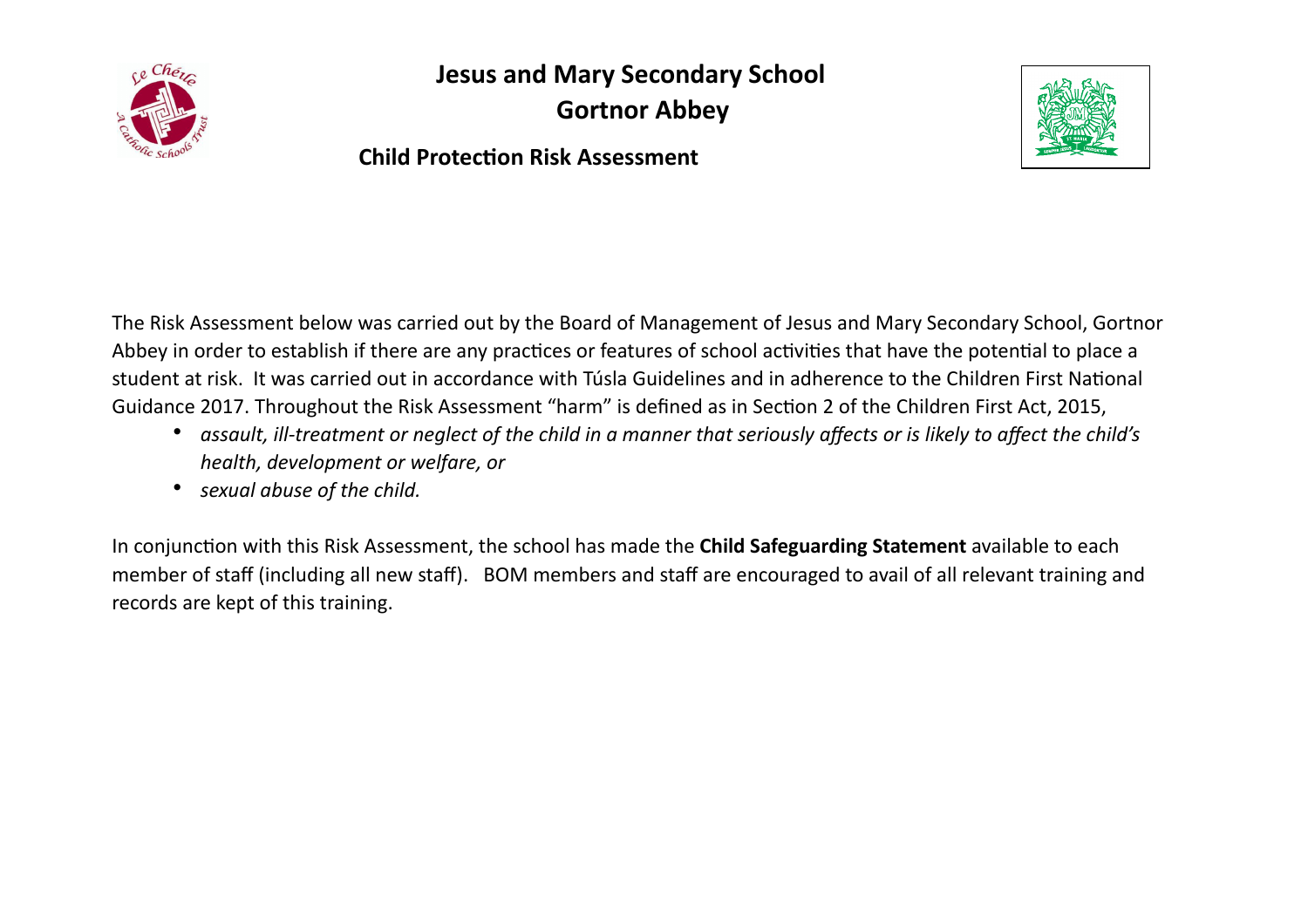## **Risk Assessment**

| <b>General Daily Activities</b> | <b>Potential Risks Associated</b> | <b>Mitigation of Risks</b> |
|---------------------------------|-----------------------------------|----------------------------|
|                                 |                                   |                            |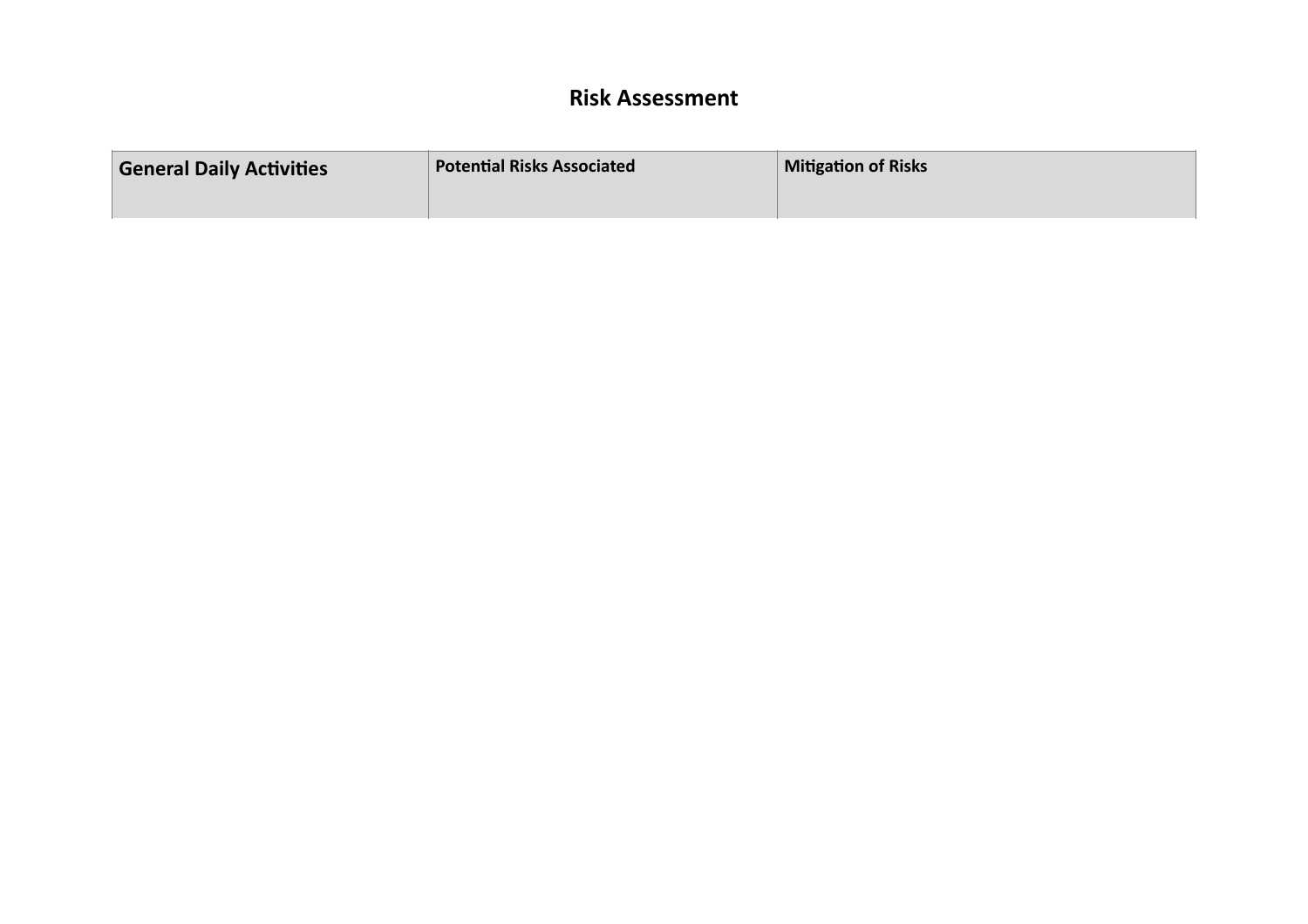- Early Arrival
- General Arrival
- Departure
- Break Supervision inside and on school grounds
- Lunchtime Supervision inside and on school grounds
- 3.05 Supervision inside and outside
- Use of Toilet facilities
- School Transport (Escorts)
- Students driving to school
- Leaving school grounds
- Use of Technology in areas other than the classroom
- Use of mobile phones/personal media devices
- Congregation in locker areas
- Students being collected form school in the course of the school day by an unknown adult
- Supervised after school study
- **Detention**
- In-house suspension
- An 'empty' school at the beginning or end of the school day
- Use of school premises for after school activities by other organisations
- Data Sharing
- $\triangleright$  Risk of harm not being recognised by school personnel
- $\triangleright$  Risk of harm not being reported properly and promptly by school personnel
- $\triangleright$  Risk of student being harmed by a member of school personnel
- $\triangleright$  Risk of student being harmed in the school by another child
- $\triangleright$  Risk of harm due to bullying of student
- $\triangleright$  Risk of harm due to inadequate supervision of student in school
- $\triangleright$  Risk of harm where student finds herself last/first in the school building
- $\triangleright$  Risk of harm going to the lake or entering property adjacent to the school
- $\sqrt{\ }$  The school has a corridor/grounds supervision protocol to ensure appropriate supervision of students during arrival, dismissal and break times and in respect of specific areas such as toilets, changing rooms etc.
- $\checkmark$  The school has a Health and Safety policy
- ✓ The school has in place a Code of Behaviour for students **reviewed in May 2018.**
- ✓ All staff are Garda Vetted
- ✓ All staff have been provided with the Child Safeguarding Statement and have had appropriate training.
- $\checkmark$  The school has an Anti-bullying policy and procedures in place, which have been explained to the whole school community.
- ✓ **AUP Policy- reviewed Jan 2020**
- ✓ **Admissions Policy reviewed Nov 2020 awaiting Trustee approval**
- ✓ **Blended Class room Policy currently being compiled**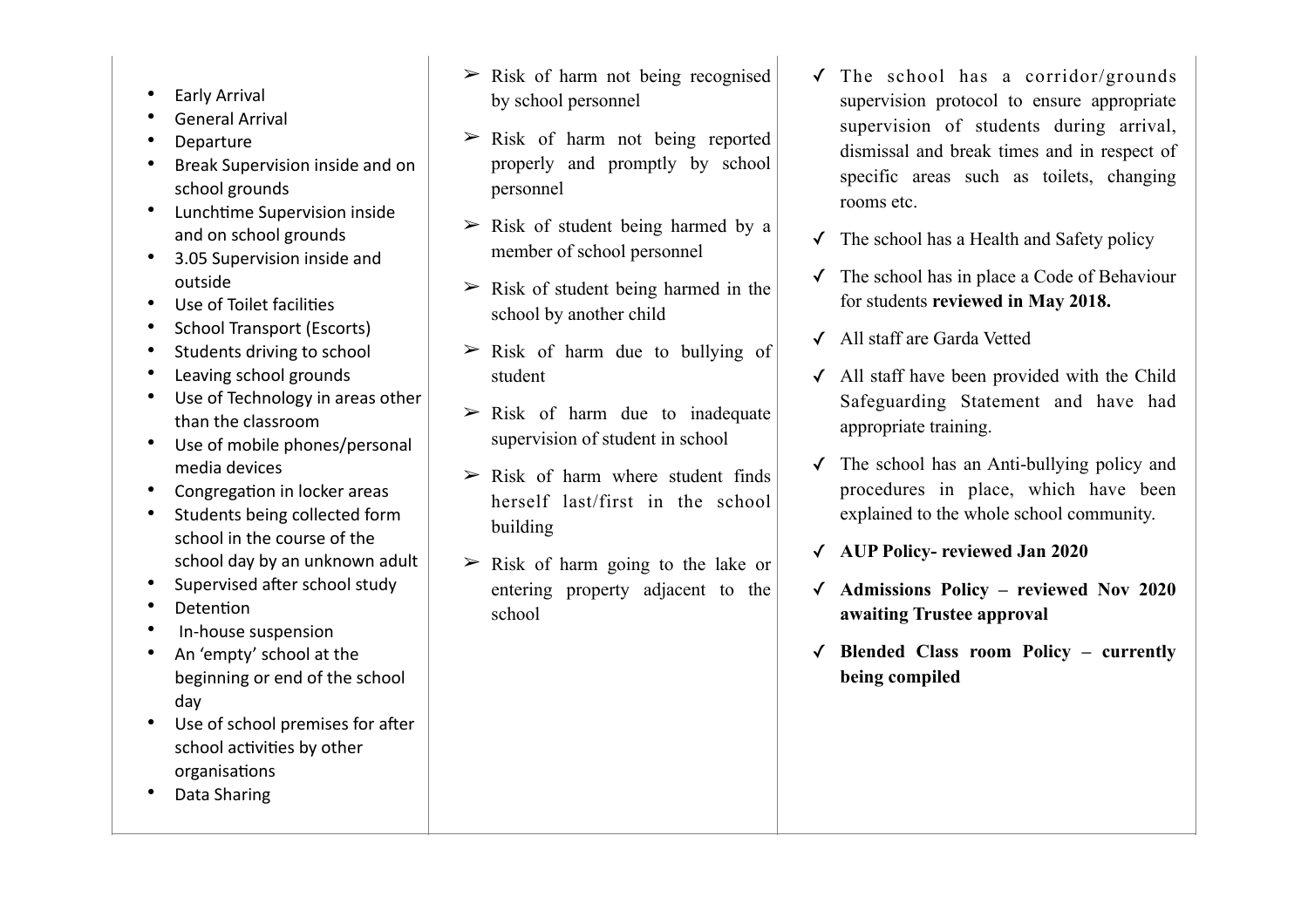| Teaching and Learning Activities | <b>Potential Risks Associated</b> | <b>Mitigation of Risks</b> |
|----------------------------------|-----------------------------------|----------------------------|
|                                  |                                   |                            |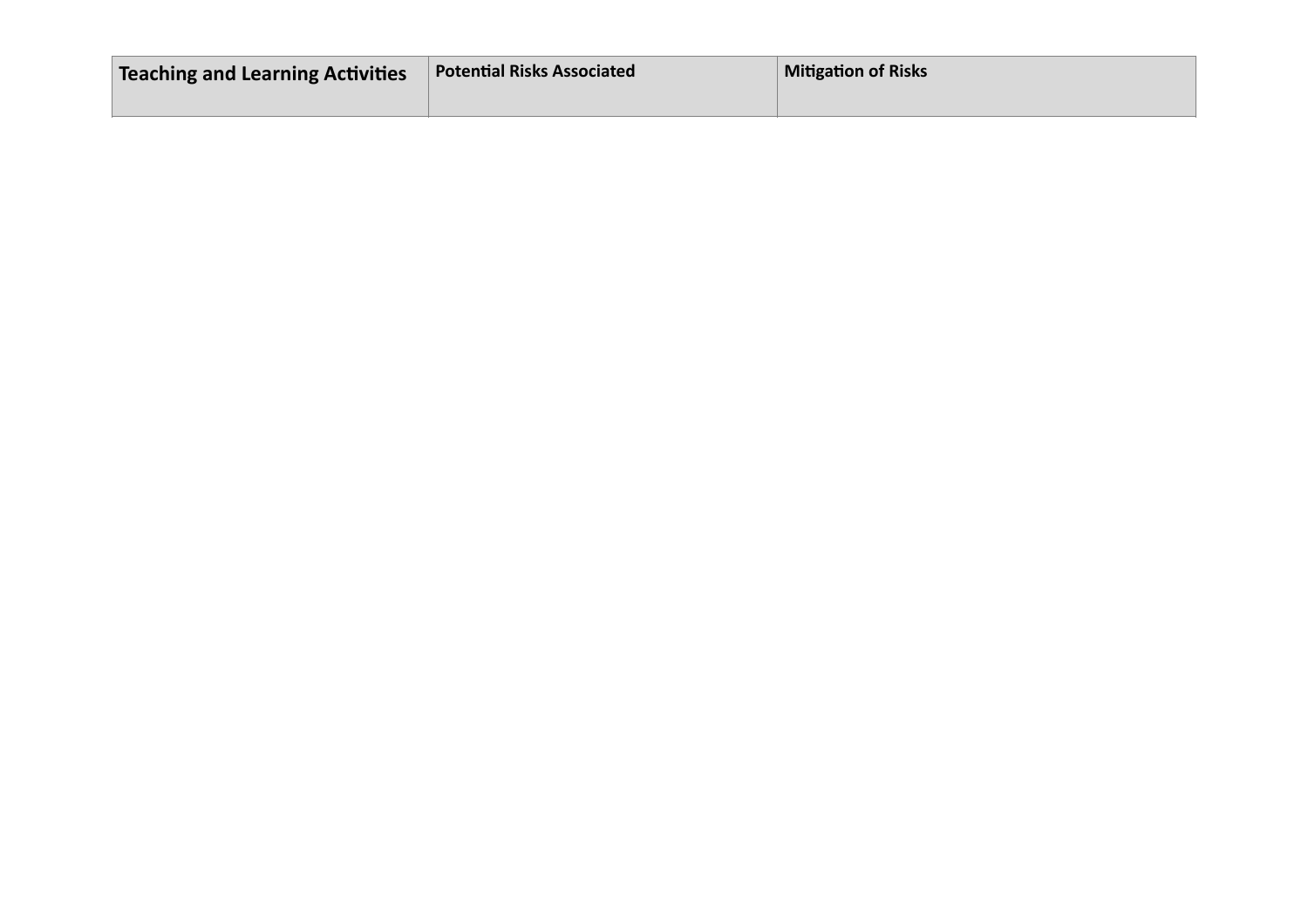- Classroom interactions
- One-to-one teaching
- Guidance/counselling one-toone sessions
- Curricular Content and/or presentation in SPHE/RSE/ Wellbeing
- Use of substitute teachers in the case of absenteeism
- Meetings with Senior Leadership Team members on one-to-one basis
- Use of Education Technology within the classroom
- Work Experience
- Students with Special Needs
- Students on **a personalised ;metable**
- Student teachers undertaking training placement in school
- Use of external personnel supporting the curriculum
- $\triangleright$  Risk of student being harmed in the classroom by another student
- $\triangleright$  Risk of harm due to inadequate supervision of students in classroom
- $\geq$  Risk of harm not being recognised by school personnel
- $\triangleright$  Risk of harm not being reported properly and promptly by school personnel
- $\triangleright$  Risk of harm due to bullying of student in classroom
- $\triangleright$  Risk of student being harmed in the classroom by teacher or substitute teacher
- $\triangleright$  Risk of harm in one-to-one teaching
- $\triangleright$  Risk of harm caused by member of school personnel communicating with pupils in an inappropriate manner via social media, texting, digital device or other
- $\triangleright$  Risk of harm while carrying out work experience
- $\triangleright$  Risk of harm caused by personnel not differentiating for the needs of students with Additional Needs
- ✓ The school implements in full the SPHE/RSE curriculum
- $\checkmark$  The school implements in full the Wellbeing Programme at Junior Cycle
- $\checkmark$  All school personnel are provided with a copy of the school's *Child Safeguarding Statement*
- ✓ The *Child Protection Procedures for Primary and Post-Primary Schools 2017* are made available to all school personnel
- School Personnel are required to adhere to the *Child Protection Procedures for Primary and Post-Primary Schools 2017* and all registered teaching staff are required to adhere to the *Children First Act 2015*
- ✓ The school adheres to the requirements of the Garda vetting legislation and relevant DES circulars in relation to recruitment and Garda vetting
- ✓ The school has a protocol to ensure appropriate supervision of students on a reduced timetable
- ✓ The school has codes of conduct for school personnel (teaching and non-teaching staff)
- ✓ The school complies with the agreed disciplinary procedures for teaching staff
- ✓ The school has in place a policy and

procedures for the use of external persons to external persons to external persons to external persons to external persons to external persons to external persons to external persons to external persons to external persons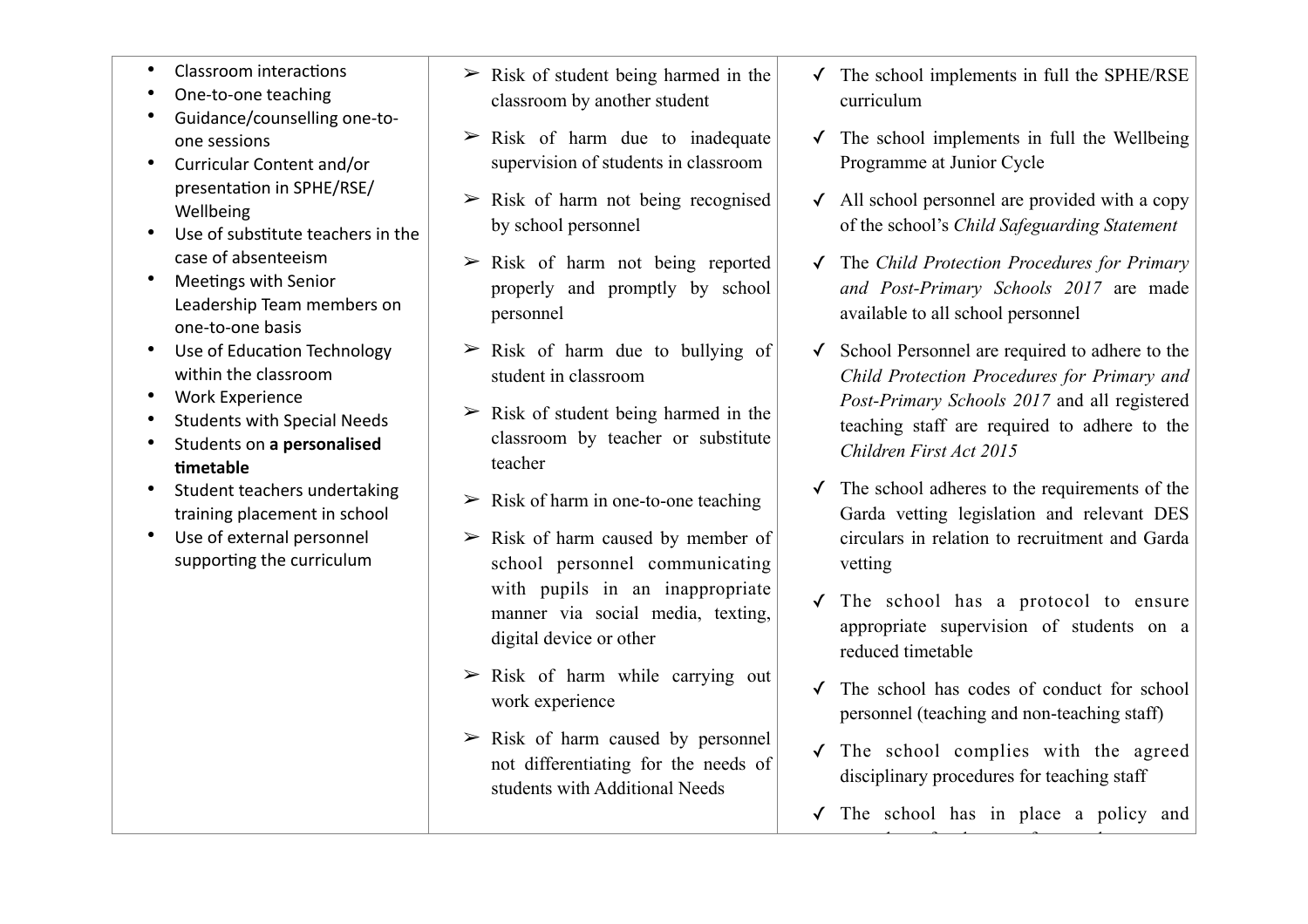| <b>Pastoral Care</b> | <b>Potential Risks Associated</b> | <b>Mitigation of Risks</b> |
|----------------------|-----------------------------------|----------------------------|
|                      |                                   |                            |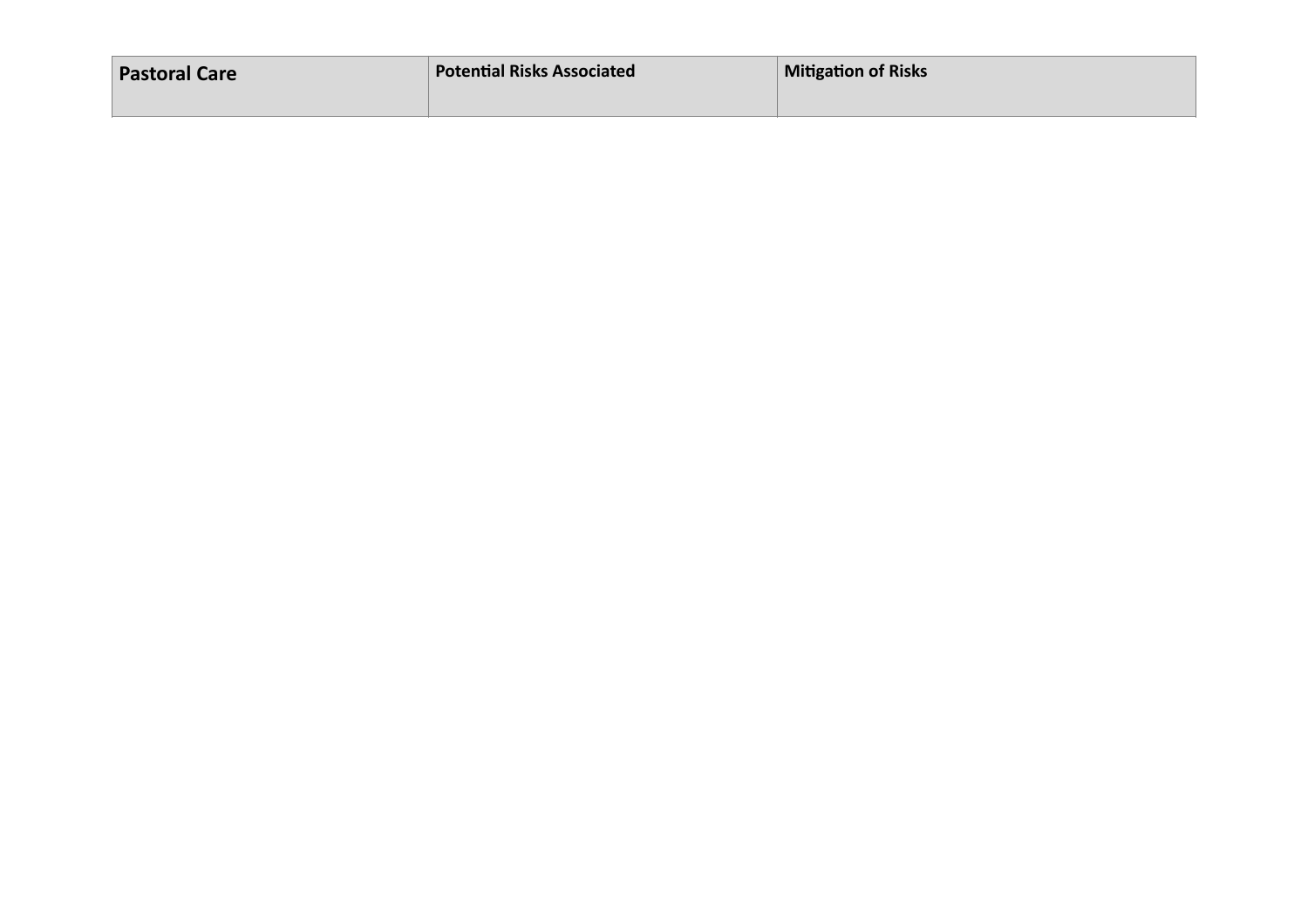- One-to-one counselling
- School outings
- School trips involving overnight stay
- School trips involving foreign travel
- Care of students with special educational needs, including intimate care where needed,
- Management of challenging behaviour amongst students.
- Administration of Medicine
- Administration of First Aid
- Curricular provision in respect of SPHE, RSE, Wellbeing
- Prevention and dealing with bullying amongst students.
- Training of school personnel in child protection matters
- Care of students with specific vulnerabilities/ needs such as:-
	- Students from ethnic minorities/migrants
	- Members of the Traveller

community of the community

- $\geq$  Risk of harm in one-to-one counselling situation
- $\triangleright$  Risk of harm not being recognised by school personnel
- $\geq$  Risk of harm not being reported properly and promptly by school personnel
- $\triangleright$  Risk of harm to students through bullying when away from home on school trips
- $\triangleright$  Risk of mishandling of students with challenging behaviour
- $\triangleright$  Risk of harm due to inadequate supervision of student
- $\triangleright$  Risk of harm to students through lack of understanding of specific needs, including sexual identity, religious and ethnic background
- $\triangleright$  Risk of harm to student
- $\geq$  Risk of harm caused by one student to another via inappropriate social media contact, texting, digital device or other
- $\triangleright$  Risk of harm to students by the use of inappropriate or overharch canctions for bullying/
- $\checkmark$  The school has a Health and Safety policy
- ✓ The school has in place a Code of Behaviour for students
- ✓ All staff have been provided with the Child Safeguarding Statement and have had appropriate training.
- ✓ The school has an Anti-bullying Policy and procedures in place which have been explained to the whole school community.
- ✓ School Personnel are required to adhere to the *Child Protection Procedures for Primary and Post-Primary Schools 2017* and all registered teaching staff are required to adhere to the *Children First Act 2015*
- ✓ The school has in place a mobile phone policy in respect of usage of mobile phones by students
- ✓ The school has in place an Acceptable Use policy in respect of usage of all Computers, Internet and Social Media
- ✓ The school has a code of conduct for school personnel (teaching and non-teaching staff)
- ✓ The school has appointed qualified Guidance teachers
- ✓ The school has recruited teachers with Special Education Needs training and

 $\overline{\phantom{a}}$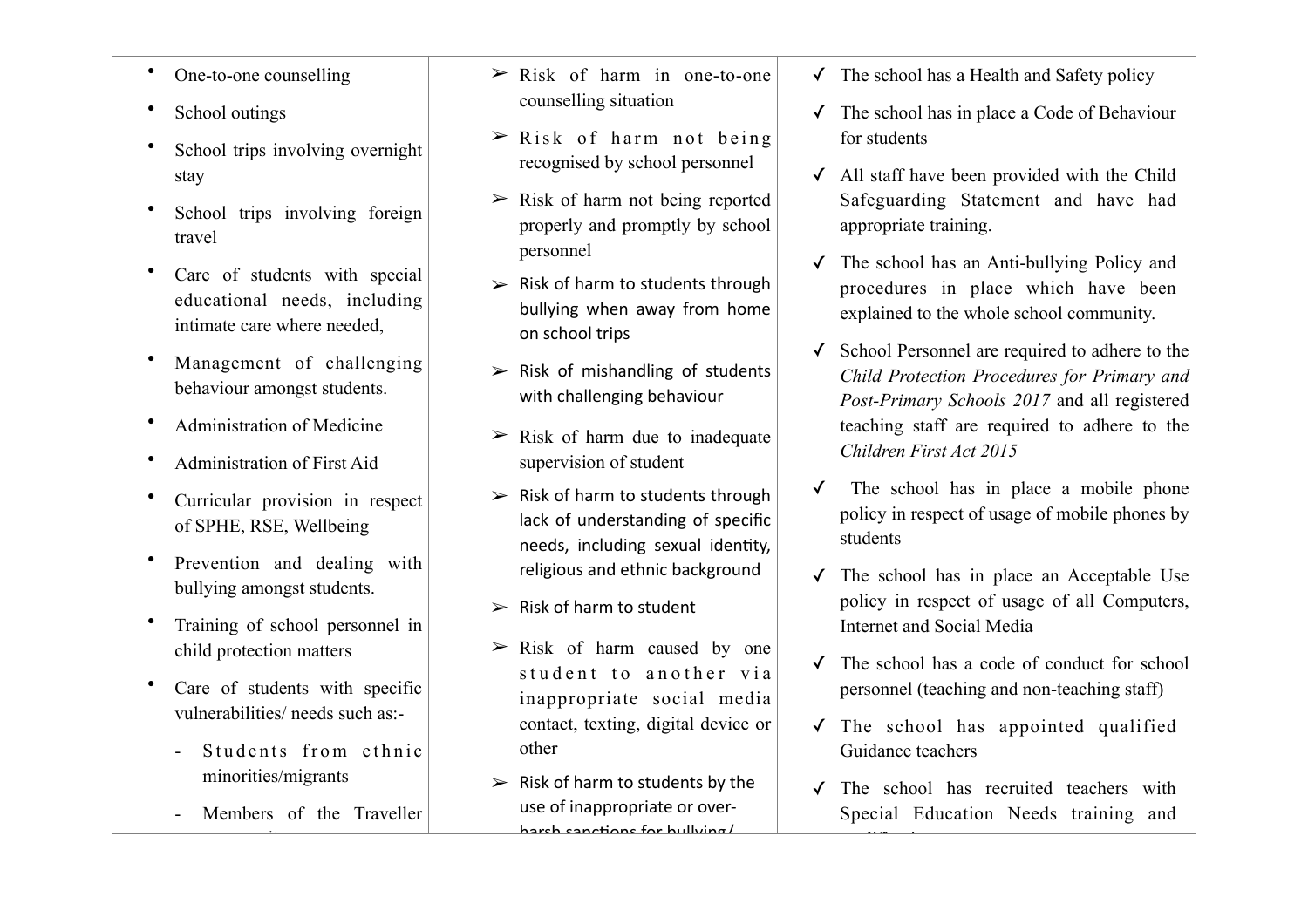| Recruitment                                                                                                                                                                                            | <b>Potential Risks Associated</b>                                                                                                                                                                                                                                                                                                                                                                                                                                          | <b>Mitigation of Risks</b>                                                                                                                                                                                                                                                                                                                                                                              |
|--------------------------------------------------------------------------------------------------------------------------------------------------------------------------------------------------------|----------------------------------------------------------------------------------------------------------------------------------------------------------------------------------------------------------------------------------------------------------------------------------------------------------------------------------------------------------------------------------------------------------------------------------------------------------------------------|---------------------------------------------------------------------------------------------------------------------------------------------------------------------------------------------------------------------------------------------------------------------------------------------------------------------------------------------------------------------------------------------------------|
| Principal<br>$\bullet$<br>Deputy Principal(s)<br><b>Teachers</b><br>SNA's<br>Administration staff<br>Caretaking Staff<br>Housekeeping Staff<br><b>Cleaning Staff</b><br>Short or long term Contractors | $\triangleright$ Risk of harm to students by<br>personnel who are not qualified<br>$\triangleright$ Risk of harm to students from<br>personnel who have a history of<br>unacceptable practices in previous<br>employment<br>$\triangleright$ Risk of harm to students from a<br>member of personnel with a history<br>of abuse<br>$\triangleright$ Risk of harm to a student by a<br>member of personnel unwilling to<br>commit to the expected standards of<br>the school | The school adheres to the requirements<br>✓<br>of the Garda vetting legislation and<br>relevant DES circulars in relation to<br>recruitment and Garda vetting<br>√ The school has an Employee<br>Handbook and Induction programme<br>for school personnel (teaching and<br>non-teaching staff)<br>When appointing, detailed references<br>are sought<br>The school has a rigorous interview<br>process. |
| <b>Sporting Activities</b>                                                                                                                                                                             | <b>Potential Risks Associated</b>                                                                                                                                                                                                                                                                                                                                                                                                                                          | <b>Mitigation of Risks</b>                                                                                                                                                                                                                                                                                                                                                                              |